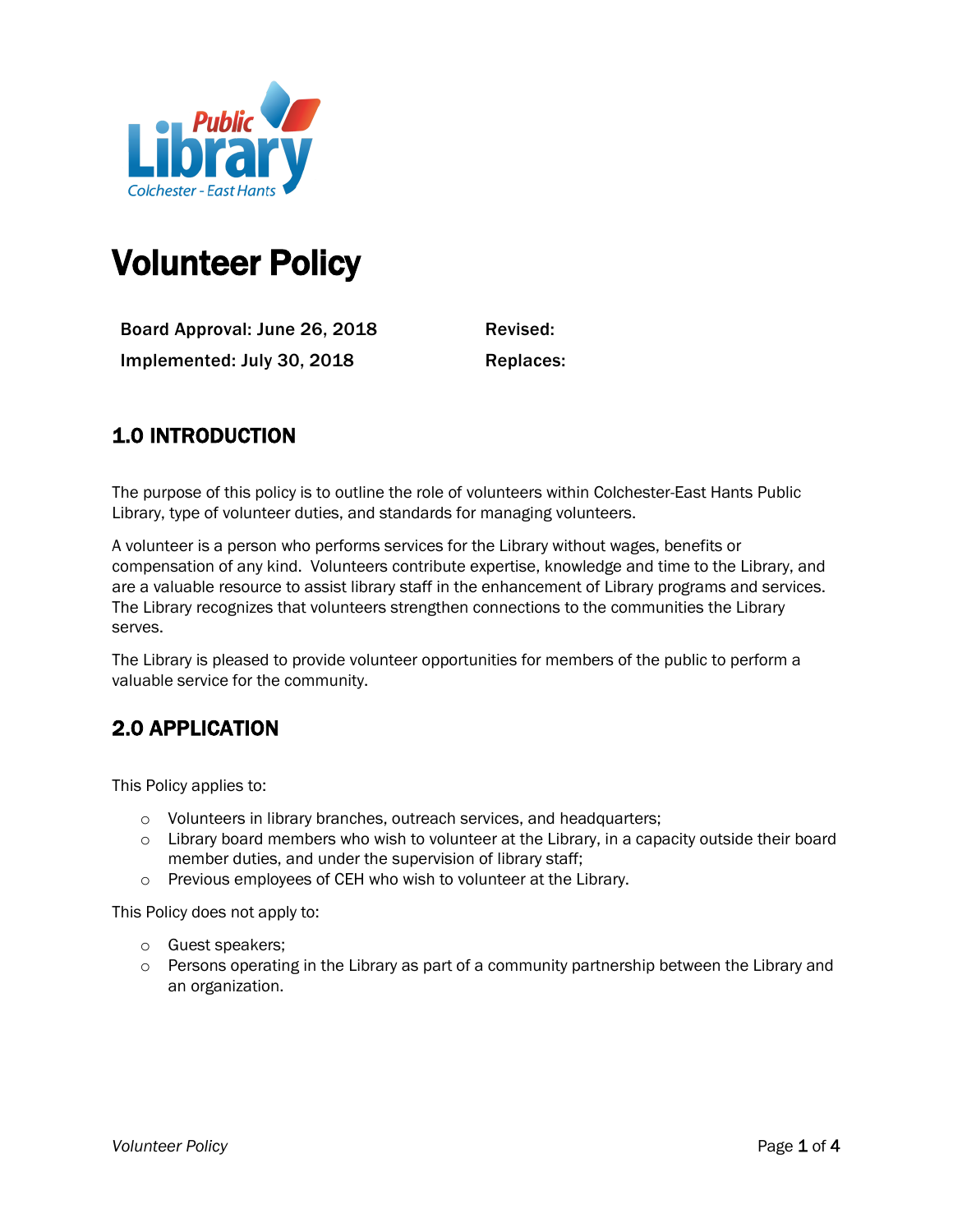## 3.0 REQUIREMENTS / STANDARDS

#### 3.1 Use of Volunteers

- 3.1.1 Volunteers will not be used to:
	- o sustain or extend library hours;
	- o serve the public at the circulation desk;
	- $\circ$  provide information services to the public (reader's advisory, reference services);
	- o use the staff interface of the automated library system.
- 3.1.2 Volunteers will be used to help expand and enhance Library services and programs.
- 3.1.3 Library staff supervise volunteers and will be available at all times when volunteers are performing duties.
- 3.1.4 Volunteer opportunities are identified by the Library Chief Executive Officer, Management Team, and Branch Manager.
- 3.1.5 The Library may end the relationship with the volunteer, for whatever reason, at any time.
- 3.1.6 The volunteer may end the relationship with the Library, for whatever reason, at any time.

#### 3.2 Types of Volunteer Duties

- 3.2.1 Volunteer duties must adhere to the standards set in section 3.1 of this policy.
- 3.2.2 Types of suitable volunteer duties include assisting library staff with:
	- o Shelving and shelf-reading of library materials;
	- o Planning and delivery of programs;
	- o Retrieving requested materials;
	- o General tidiness of the library (i.e. straightening furniture, putting away toys, etc);
	- o Indoor plant care;
	- o Decorating libraries for special events/holidays; and
	- o Special events
- 3.2.3 Other volunteer duties than those listed in section 3.2.2 of this policy may be approved by the Management Team.

## 3.3 Volunteer Screening

- 3.3.1 The following process will be followed to screen volunteer applicants:
	- a) The volunteer applicant completes a Volunteer Application Form (see Appendix A of this Policy for the standard template).
	- b) The Branch Manager/Department Head/CEO and the volunteer applicant meet to discuss the expectations and the volunteer opportunities that may apply.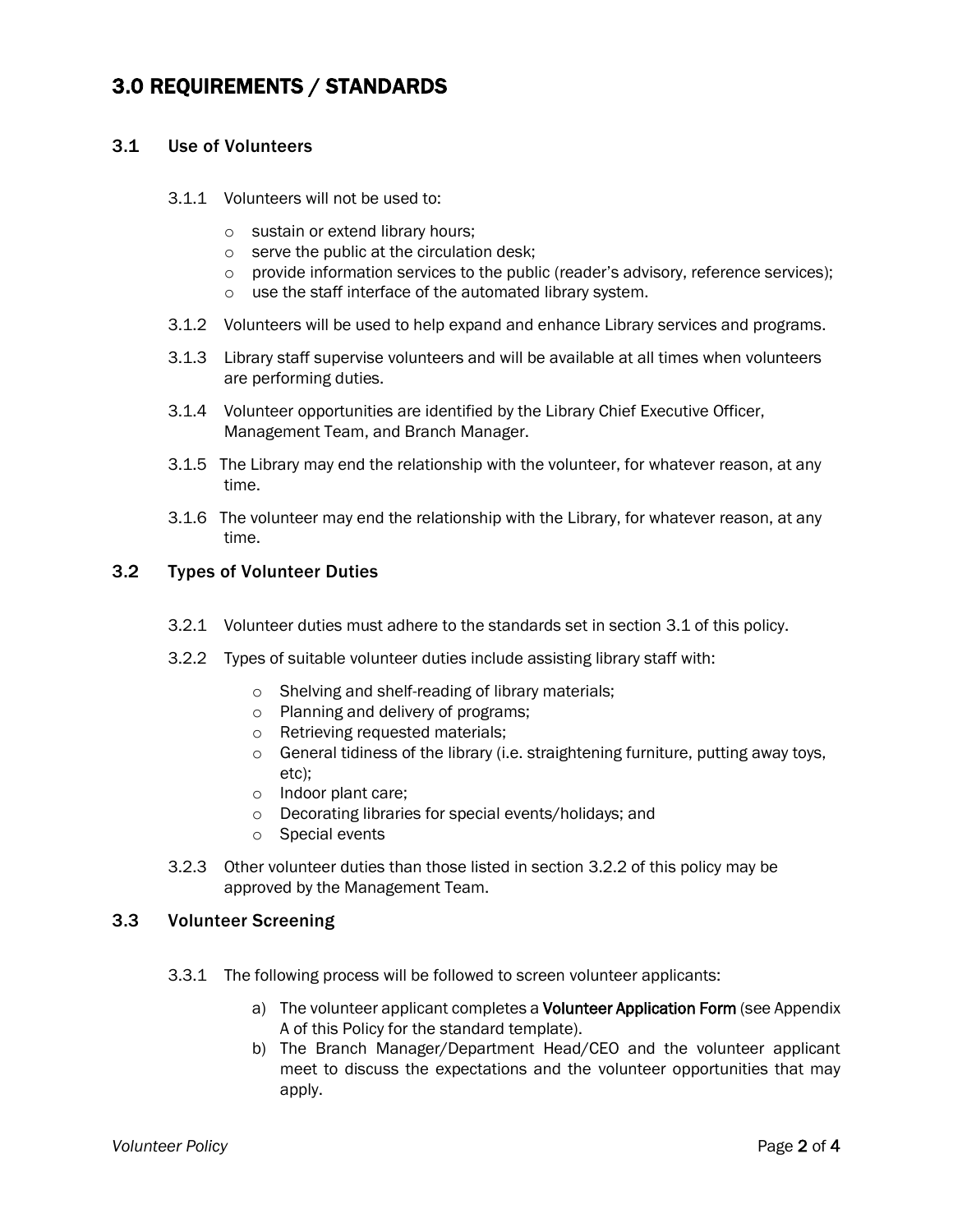- c) Two references will be required for volunteer applicants.
- d) Volunteer assignments will be offered on the condition of an acceptable Criminal Record Check, Vulnerable Sectors Check, and a Child Abuse Registry check. These checks must not be more than 12 months old when submitted.
- 3.3.2 Volunteers who are offered a placement are required to sign a Volunteer Agreement (See Appendix B of this policy for the standard template).

## 3.4 Youth Volunteers

- 3.4.1 The minimum age for volunteers is 14 years old. Youth volunteers are defined as being between 14 years old and 17 years old.
- 3.4.2 Youth volunteers must have written consent of a parent or caregiver prior to volunteering.

#### 3.5 Training and Supervision

- 3.5.1 The Library reserves the right to limit the number of volunteer positions in order to ensure proper instruction and supervision.
- 3.5.2 All volunteer duties will be performed under the supervision of Library staff. Each volunteer will be assigned a staff supervisor to report to. Volunteers will be provided with regular opportunities to give and receive feedback.
- 3.5.3 The Supervisor and the volunteer will agree on a regular schedule as appropriate.
- 3.5.4 The Supervisor will provide the volunteer with adequate training to allow them to complete their assigned task(s).

#### 3.6 Volunteer Conduct

- 3.6.1. Volunteers are required to wear their volunteer identification tag while performing their duties.
- 3.6.2 Volunteers are required to be punctual and to notify their library staff supervisor of any absences.
- 3.6.3 Volunteers are required to accept supervision and direction from designated staff.
- 3.6.4 Volunteers are required to maintain a good working relationship with library staff, other volunteers, and the general public.
- 3.6.5 Volunteers are required to maintain the confidentiality of all privileged information to which they are exposed while serving as volunteers. This includes information involving staff, volunteers, library patrons or other persons involved in library business. Failure to maintain confidentiality could result in immediate dismissal.

## 3.7 Insurance

3.7.1 Volunteers providing service under the direction of Library staff are covered by the Colchester-East Hants Public Library's Commercial General Liability Policy.